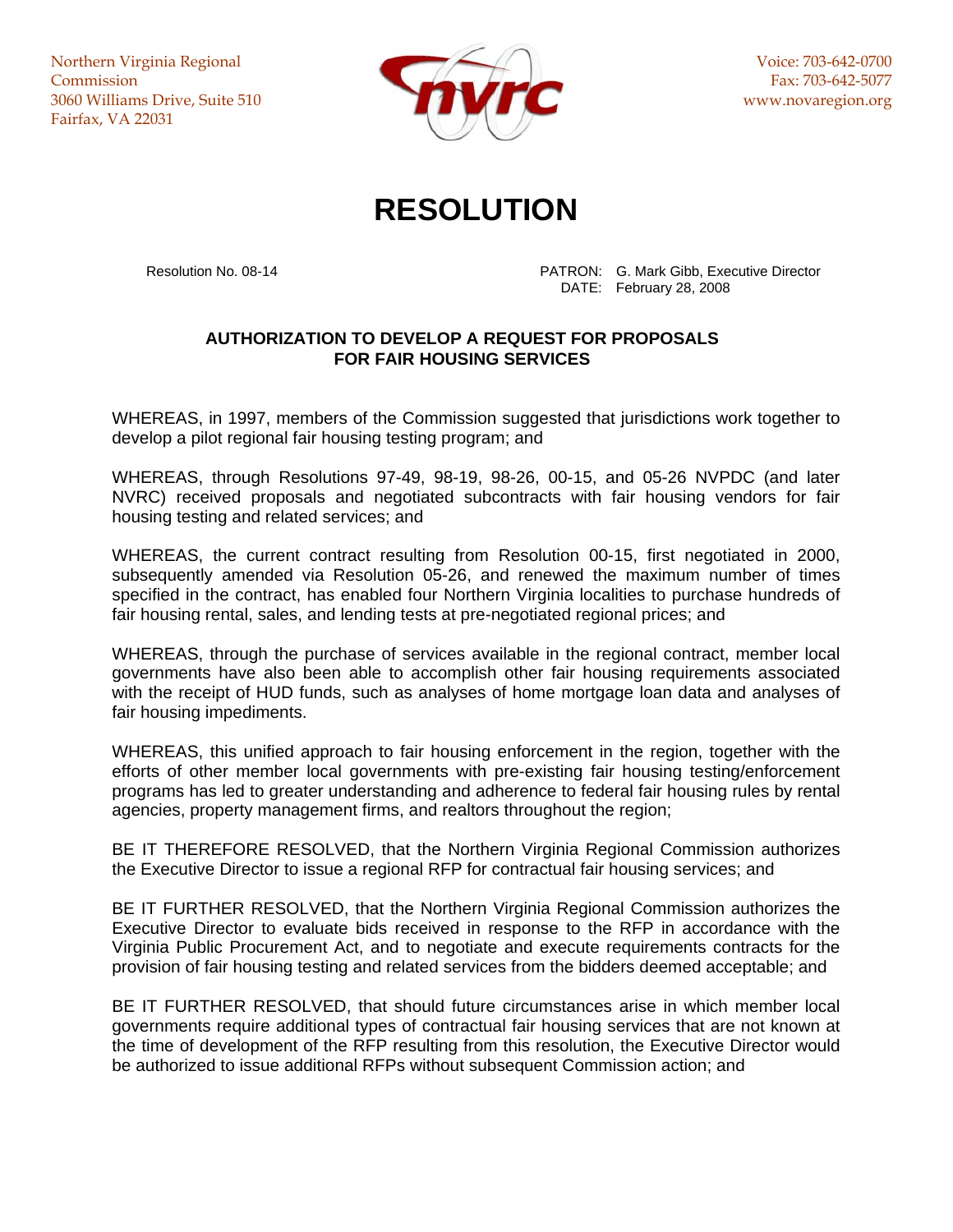Resolution No. 08-14, continued February 28, 2008

BE IT FINALLY RESOLVED, that contracts negotiated with acceptable offerers as a result of this or other RFPs not obligate the Northern Virginia Regional Commission or its member jurisdictions to purchase any service or specific amount of services.

## **CERTIFICATION**

The undersigned certifies that the foregoing is a true and correct copy of a resolution adopted at a legally convened meeting of the Northern Virginia Regional Commission on February 28, 2008.